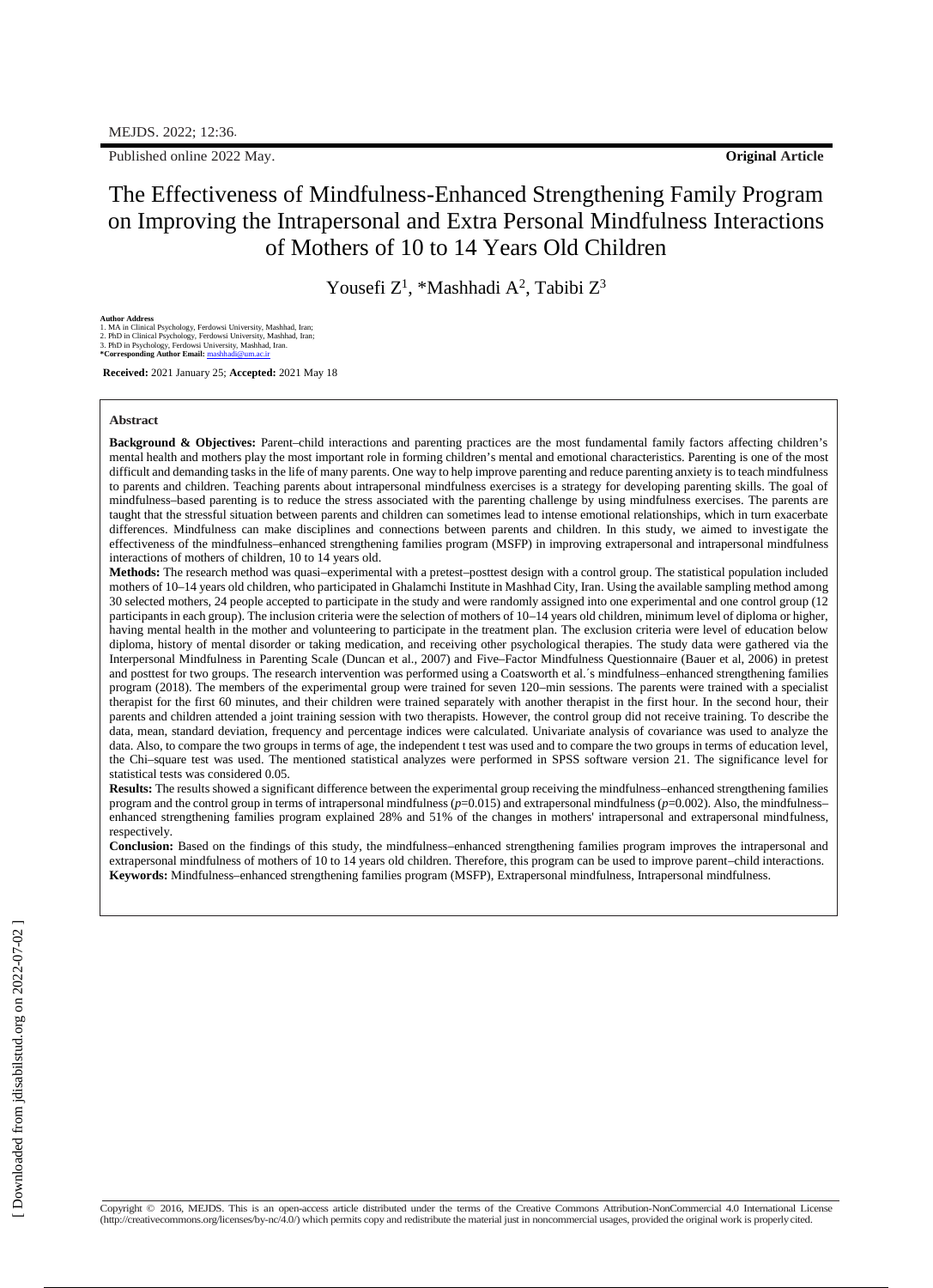انتشار برخط اردیبهشت 1۴۰1 مقاله پژوهشی اصیل

# بررسی اثربخشی برنامٔه توانمندسازی خانواده مبتنیبر ذهنآگاهی بر بهبود تعامالت درونفردی و برونفردی ذهنآگاهی مادران دارای فرزندان 1۰تا1۴ساله

زهره یوسفی'، \*علی مشهدی''، زهرا طبیبی'

**توضیحات نویسندگان** ۱.کارشناسیارشد روانشناسی بالینی، دانشگاه فردوسی، مشهد، ایران؛<br>۲. دکترای روانشناسی، دانشیار گروه روانشناسی، دانشگاه فردوسی، مشهد، ایران.<br>\*ر**ایانامهٔ نویسندهٔ مسئول: <u>mashhadi@um.ac.ir</u>** 

**تاریخ دریافت:** ۶ بهمن 1۳۹۹؛ **تاریخ پذیرش:** ۲۸ اردیبهشت 1۴۰۰

#### **چکیده**

**زمینه و هدف:** تعامالت والد-فرزندی و شیوههای فرزندپروری، از عوامل خانوادگی مهمتر و بنیادیتر مؤثر بر سالمت روانی فرزندان محسوب میشود. پژوهش حاضر با هدف بررسی اثربخشی برنامٔه توانمندسازی خانواده مبتنیبر ذهنآگاهی )MSFP )بر بهبود تعامالت درونفردی و برونفردی ذهنآگاهی مادران دارای فرزندان 1۰تا1۴ساله انجام شد. **روش بررسی**: روش این پژوهش شبهآزمایشی با طرح پیشآزمون و پسآزمون باگروه گواه بود. جامعهٔ آماری پژوهش را مادران کودکان ۱۰ تا۱۴سالهٔ شرکتکننده در مؤسسهٔ قلمچی شهر مشهد تشکیل دادند که بهروش نمونهگیری دردسترس ۲۴ مادر انتخاب شدند. سپس بهتصادف در گروه مداخله وگروه گراه (هرکدام دوازده نفر) قرار گرفتند. گروه آزمایش هفت جلسهٔ ۱۲۰دقیقهای برنامهٔ توانمندسازی خانواده مبتنیبر ذهنآگاهی را دریافت کرد و گروه گواه در فهرار گروت. هر دو گروه قبل و بعد از مداخله، مقیاس ذهنآگاهی بینفردی در فرزندپروری (دانکن و همکاران، ۲۰۰۷) و پرسشنامهٔ پنجوجهی ذهنآگاهی (بائر و همکاران، ۲۰۰۶) را تکمیل کردند. تحلیل دادهها با استفاده از روش تحلیل کوواریانس تکمتغیری در نرمافزار SPSS نسخٔه ۲1 در سطح معناداری ۰٫۰۵ صورت گرفت.

**یافتهها:** نتایج نشان داد، بین گروه آزمایش دریافتکنندٔه جلسات توانمندسازی خانواده مبتنیبر ذهنآگاهی و گروه گواه، از نظر ذهنآگاهی درونفردی )۰٫۰1۵*=p* )و ذهنآگاهی برونفردی )۰٫۰۰۲*=p* )تفاوت معنادار وجود داشت. همچنین جلسات توانمندسازی خانواده بهترتیب ۲۸درصد و ۵1درصد از تغییرات ذهنآگاهی درونفردی و برونفردی مادران را تبیین کردند.

**نتیجهگیری:** براساس یافتههای این پژوهش نتیجه گرفته میشود، برنامٔه توانمندسازی خانواده مبتنیبر ذهنآگاهی موجب بهبود ذهنآگاهی درونفردی و برونفردی مادران دارای فرزندان 1۰تا1۴ساله میشود؛ بنابراین میتوان از این برنامه برای بهبود تعامالت والدین و فرزندان استفاده کرد.

**کلیدواژهها:** برنامٔه فرزندپروری مبتنیبر ذهنآگاهی، ذهنآگاهی برونفردی، ذهنآگاهی درونفردی.

 $\overline{a}$ حق انتشار محفوظ است @ ١٣٩٥، مجله مطالعات ناتواني. اين يك مقاله با دسترسي آزاد است كه تحت مجوز اختيارت غيرتجاري ٢٠٠ بينالمللي (https://creativecommons.org/licenses/by-nc/4.0/deed.fa) بهجله مطالعات ناتواني. اين دعت ماله با منتشر شده استکه به شما اجازه میدهد که مواد منتشر شده در این مقاله را با شرط ارجاع مناسب به نسخٔه اصلی، بهطور غیرتجاری نسخهبرداری و توزیعکنید.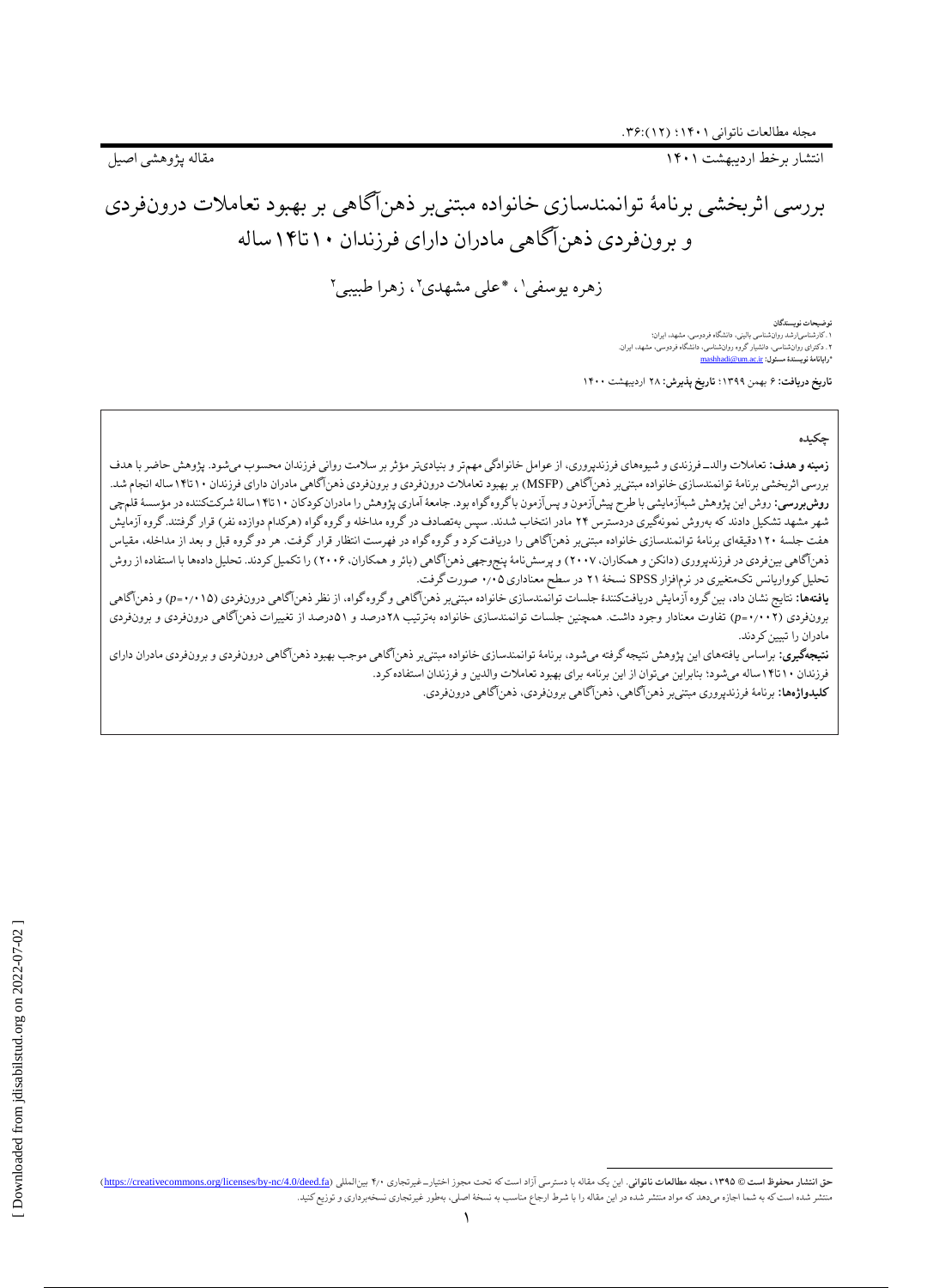#### **۱ مقدمه**

خانواده واحدی است که سالمت روانی افراد در آن شکل میگیرد و در ایجاد بهداشت روانی، مراقبت و حمایت از سالمت اشخاص نقش مهمی دارد )1(. در میان اعضای خانواده، مادر اولین کسی است که نوزاد با او رابطه برقرار میکند؛ بنابراین مهمترین نقش را در پرورش ویژگیهای روانی و عاطفی کودک دارد )۲(. ازطرفی تحقیقات نشان داده است، تعاملات والدــــفرزندا و شیوههای فرزندپروری، از عوامل خانوادگی مهمتر و بنیادیتر مؤثر بر سالمت روانی افراد محسوب میشود (۱). فرزندپروری''، از تکالیف بسیار پرمشقت و مسئولانه در زندگی بسیاری از والدین است. والدین این کار را با عشق، شادمانی، غرور و حس خرسندی انجام میدهند. درواقع بزرگکردن فرزند و داشتن نوه میتواند کار رضایتبخشتری باشد که انجام میدهند و یک مادر یا یک پدر خوب بودن، بزرگترین آرزوی آنان است )۳(. فرزندپروری شغلی پیچیده، مسئولیتزا و بدون پاداش است که تا به امروز با فداکاری، لذت و عشق از سوی اغلب افراد انجام میشود )۴(. ازطرفی فرزندپروری، کاری چالش برانگیز است که بهواسطهٔ مشکلات کودک یا والد ازقبیل بیماریهای روانی کودک و نیز والد و مداخالت آنها، بیشتر پیچیده و بغرنج میشود )۴(. پژوهشها نشان داده است، وجود اضطراب در والدین و نیز در فرزندان بر تعامل بین والدین و فرزندان اثرگذار است )۵،۶( و استرس والدینی، حس ادراکشدٔه تسلط را در والدین کاهش میدهد که بهنوبٔه خود، منجربه افسردگی میشود. از این گذشته، استرس والدینی بهطور مستقیم بر افسردگی مادر و تعامل والد-کودک اثر میگذارد )۷(؛ ازاینرو، توجه به سالمت روان مادر که مراقب اولیٔه فرزند است، اهمیت ویژهای دارد.

یکی از راههایی که به بهترشدن روند فرزندپروری و بهبود اضطراب والدین کمک میکند، آموزش ذهنآگاهی ؓ به والدین و کودک است )۴(. برنامههای آموزشی مختلفی برمبنای ذهنآگاهی برای والدین بهمنظور آموزش آنها در مواجهٔه بهتر با کودک توسعه یافته است )۴(. آموزش تمرینات ذهنآگاهی درونفردی به والدین بهعنوان راهبردی برای پیشرفت مهارتهای فرزندپروری مطرح میشود. تمرینات مذکور به والدین این اجازه را میدهد تا بتوانند از مهارتهای فرزندپروری بهشیوهای مؤثرتر و درجهت بهبود روابط والد-فرزندی بهره گیرند و خطر بروز مشکلات جوانان راکاهش دهند (۸). بوگلس و همکاران به بررسی نقش فرزندپروری مبتنیبر ذهنآگاهی بر سالمت روان و تأثیراتش بر آسیبشناسی روانی کودک و والدین، تنیدگی والدینی و فرزندپروری پرداختند و آن را مداخلهای ممکن و پذیرفتنی در مراقبت از سالمت روان یافتند. این مهارت به شکستن الگوهای خودآیند ناسازگار کمک میکند و موجب میشود تا والدین با فرزندان خود بهشیوهای عمیقتر و هماهنگتر در ارتباط باشند )۴(. سیگل بیان میکند، ذهنآگاهی میتواند رشتهها و پیوندهای میان والدین و فرزندان را بهبود بخشد )۹(.

آموزش ذهنآگاهی، مداخلهای مؤثر در کاهش اختالل اضطراب

 $\overline{a}$ 

عمومی٬ اختلال رفتارها و خُلقوخوهای نامتعادل٬ تنیدگی بعد از حادثه، اختاللهای خوردن )1۰(، کاهش تنیدگی، بهبود بهزیستی روانشناختی، جلوگیری از عود افسردگی و مصرف مواد مخدر و پیشرفت عملکرد روابط (۸) است. باوجود اینکه بیشتر پژوهشهای علمی بر جنبههای برونفردی ذهن|گاهی` صورت گرفته است، رفتار آگاهانه درقبال دیگران در زندگی روزمره نیز جنبهای اساسی در این فرایند بهشمار میرود (۸).

انتقال فرزندپروری مبتنیبر ذهن|گاهی<sup>۷</sup> به تعاملات والدــ کودک، از سوی والدین باعث افزایش ظرفیت فرزندپروری توأم با آرامش، ثبات و سازگاری بیشتر، گرمترشدن رابطٔه والد-کودک و عملکرد مناسب والدین میشود. فرزندپروری مبتنیبر ذهنآگاهی در روابط مثبت والد- کودک، انعطافپذیری و پاسخدهی بیشتر، کاهش سطح تنیدگی فرزندپروری و استفادٔه معقوالنه از راهبردهای فرزندپروری سهیم است )11(. شواهد تجربی درخورتوجهی از این رویکرد حمایت کرده است و اخیراً بهعنوان روشی مؤثر برای بهبود سالمت روان مادر-کودک شناخته شده است؛ همچنین مباحثی دربارٔه سودمندی تمرینات ذهنآگاهی والدین بر افزایش سالمت و کاهش هیجانات منفی والدین و تغییر رفتار کودکان مطرح شده است )1۲(.

۸ ذهنآگاهی درونفردی ، توانایی والدین در حفظ توجه در لحظه در طول مداخالت فرزندپروری و آگاهی عاطفی و پذیرش و بازبودن به تجارب بدون قضاوت دربارٔه افکار و عقاید خود و فرزندانشان را شامل میشود؛ همچنین توانایی تنظیم هیجانات و مدیریت رفتاری در ارتباط با فرزندان را منعکس میکند )1۲(. هدف فرزندپروری مبتنیبر ذهنآگاهی، بهبود تأثیر استرس مرتبط با چالش فرزندپروری با استفاده از تمرینات ذهنآگاهی است؛ به این صورت که به والدین آموزش داده میشود، موقعیت استرسزا بین والدین و فرزندان گاهی اوقات میتواند به روابط هیجانی شدیدی منجر شود که بهنوبٔه خود اختالفات را تشدید میکند )1۳(. در این روش، والدین با افزایش هشیاری دربرابر واکنشها در موقعیتهای استرسزا میتوانند قبل از عکسالعمل وقفهای ایجاد کنند که موجب هشیارترشدن آنها میشود و این مهارتها در بهبود کیفیت روابط بینفردی مؤثر است )1۳(.

رابطٔه والد-فرزندی، رابطهای مهم و حیاتی برای ایجاد امنیت و عشق است. رابطٔه بین والدین و فرزندان نخستین معرف دنیای ارتباطات برای کودک است. احساس عشق، صمیمیت و امنیت بهطور مستقیم ریشه در این روابط دارد )1۴(. بعضی تحقیقات نشان میدهد، تعارض والد-نوجوان دارای ارتباط منفی با عزتنفس نوجوان و بههمپیوستگی خانوادگی است و ارتباط مستقیم با تشخیصهای روانپزشکان دارد )1۵(. بررسی مداخالت فرزندپروری مبتنیبر ذهنآگاهی مشخص میکند، میتوان از اختالالت روانی کودکان و پیامدهای مرتبط با آن در مادران و همینطور از مشکالت فرزندپروری جلوگیری یا آن را درمان کرد و مانع انتقال اختاللهای دروننسلی از والدین به بچهها شد )۴(. باتوجه به اهمیت رابطٔه والد-فرزند و نبود پژوهش کافی در حوزٔه

<sup>&</sup>lt;sup>1</sup>. Parent-child interactions

<sup>&</sup>lt;sup>2</sup>. Parenting

<sup>3</sup> . Mindfulness training

<sup>4</sup> . General Anxiety Disorder

<sup>5</sup> . Borderline Personality Disorder

<sup>6</sup> . Extrapersonal mindfulness

<sup>7</sup> . Mindful parenting

<sup>8</sup> . Intrapersonal mindfulness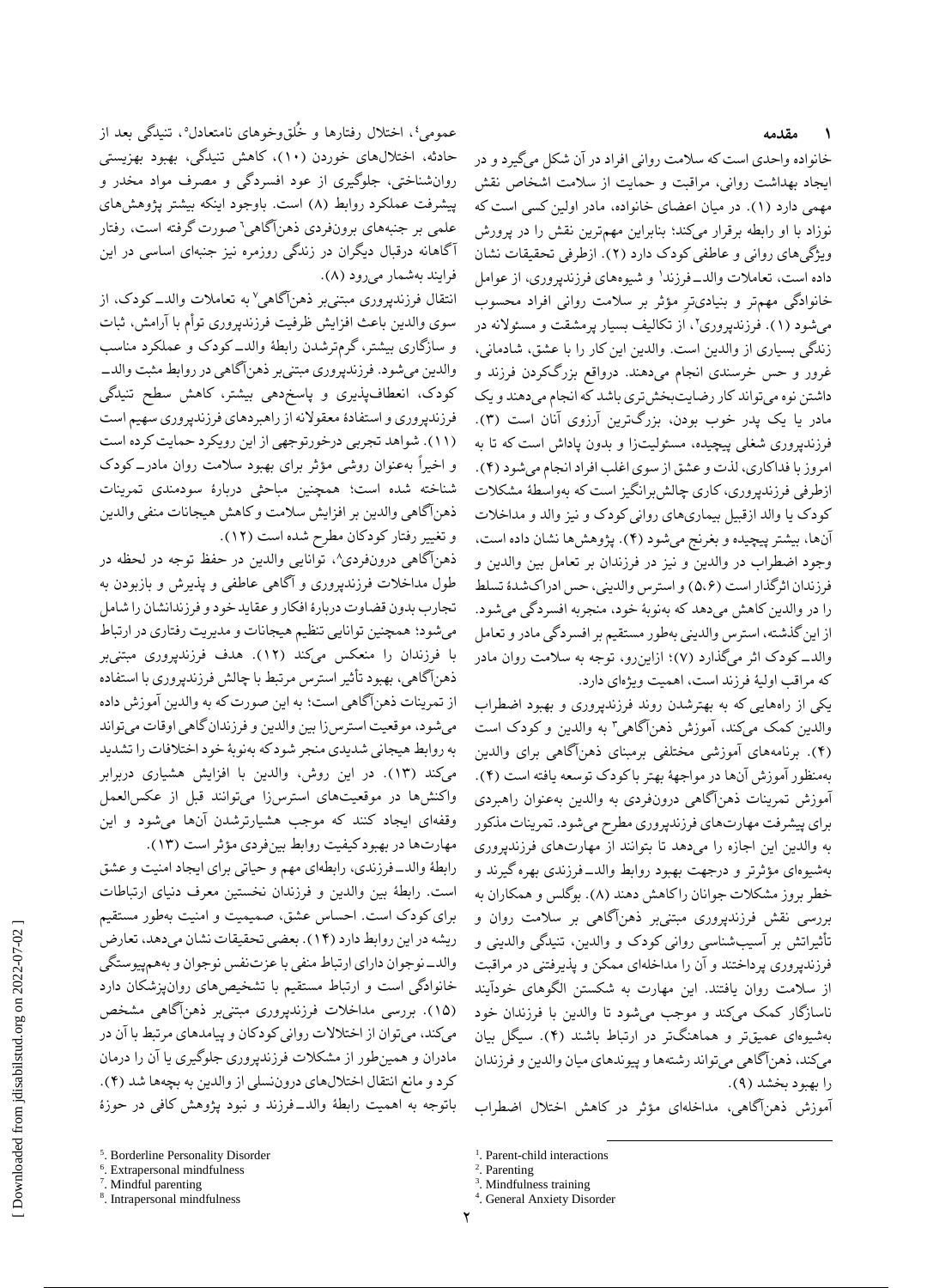ذهنآگاهی مبتنیبر فرزندپروری و نیز توانایی مداخالت مبتنیبر ذهنآگاهی در افزایش توانایی مقابله با استرس در والدین و ارتقای فرزندپروری سالم، انتظار میرود رویکردی ذهنآگاهانه در فرزندپروری، چرخٔه مخرب منفیگرایی و رابطٔه متعارض را قطع کند که غالباً در بعضی والد-فرزندها بهطور خودکار عمل میکند؛ ازاینرو مطالعٔه حاضر با هدف بررسی تأثیر برنامٔه توانمندسازی خانواده مبتنیبر 1 ذهنآگاهی بر بهبود تعامالت درونفردی و برونفردی ذهنآگاهی مادران دارای فرزندان 1۰تا1۴ساله انجام شد.

### **2 روشبررسی**

روش پژوهش حاضر از نوع نیمهآزمایشی بود که با استفاده از طرح پیشآزمون و پسآزمون با گروه گواه اجرا شد. جامعٔه آماری را مادران و کودکان 1۰تا1۴ سال شرکتکننده در مؤسسٔه قلمچی مشهد تشکیل دادند. در ابتدا حجم نمونه سی نفر در نظر گرفته شد (هر گروه پانزده نفر) و سی نفر از مادران مراجعهکننده به مؤسسهٔ قلمچی شهر مشهد وارد مطالعه شدند؛ اما در مراحل بعدی درمان با ریزش آزمودنیها در مرحلٔه شروع درمان، حجم نمونه به ۲۴ نفر کاهش یافت؛ بنابراین آزمودنیها در گروه مداخله (دوازده نفر) و گروه گواه (دوازده نفر) قرار گرفتند. حجم نمونه براساس حداقل حجم نمونه در مطالعات آزمایشی انتخاب شد )1۶(. مالکهای ورود به مطالعه شامل مادران دارای کودکان 1۰تا1۴ساله، حداقل سطح تحصیالت بیشتر از دیپلم، بودن سالمت روان در مادر و داوطلب شرکت در طرح درمان بود. مالکهای خروج از پژوهش، سطح تحصیالت کمتر از دیپلم، سابقٔه اختالل روانی یا مصرف دارو و دریافت درمانهای روانشناختی دیگر، در نظر گرفته شد.

در این پژوهش ابزارها و جلسات درمانی زیر بهکار رفت.

ـ مقیاس ذهنآگاهی بینفردی در فرزندپرور ی<sup>۲</sup> : این مقیاس، ــ مقیاس ذهنآگاهی بینفردی در فرزندپرور ی٬ : این مقیاس،<br>پرسشنامهای دهآیتمی است که توسط دانکن و همکاران در سال ۲۰۰۷ ساخته شد )1۷(. این مقیاس در طیف لیکرت از همیشه نادرست=1 تا همیشه درست=۵ است. نمرٔه بیشتر در آن ذهنآگاهی والدگرانٔه بیشتر را نشان میدهد. پنج زیرمقیاس اصلی این آزمون عبارت است از: گوشدادن همراه باتوجه تمامعیار؛ آگاهی هیجانی از خود و کودک؛ خودتنظیمی در روابط والدگری؛ پذیرش عاری از قضاوت؛ شفقت و دلسوزی برای خود و کودک )1۷(. همسانی درونی پنج زیرمقیاس مزبور از ۰٫۴۵ برای آگاهی هیجانی تا ۰٫۷۲ برای نمرٔهکل ذهنآگاهی بینفردی در والدگری، متغیر است. روایی همگرای این مقیاس ازطریق بررسی همبستگی أن با آزمون تجدیدنظریافتهٔ جهتگیری زندگی<sup>۳</sup> از r=-•/۲۱) تا ۲۱/۰+–r) و پرسشنامهٔ ذهنآگاهی فرایبورگ<sup>؛</sup> از )۰٫1۵=r تا ۰٫۴۴=r )به تأیید رسید. همبستگی منفی آن با ویرایش دوم پرسشنامهٔ افسردگی° بک از (۰٫۱۷−=r تا ۰٫۳۶+−r) و مقیاس والدگری<sup>٬</sup> (۰٫۲۰تا۰٫۴۴) که نشان از نارساکنشوری در والدگری دارد، گویای روایی واگرای مناسب آن است (۱۸). در پژوهش کاتس ورس

-پرسشنامٔه پنجوجهی ذهنآگاهی:<sup>۷</sup> این پرسشنامه، ابزار خودسنجی ۳۹آیتمی است که توسط بائر و همکاران در سال ۲۰۰۶ طراحی شد )۲۰(. آزمودنی باید در طیف لیکرتی پنجدرجهای از 1 )هرگز یا بسیار بهندرت) تا ۵ (اغلب یا همیشه) میزان موافقت یا مخالفت خود را با هریک از عبارتها بیان کند. دامنٔه نمرات در این پرسشنامه ۳۹تا1۹۵ است. از جمع نمرات هر زیرمقیاس نمرٔهکلی بهدست میآید که نشان میدهد، هرچه نمره بیشتر باشد، ذهنآگاهی نیز بیشتر است )۲۰(. براساس نتایج پژوهش نئوسر، همسانی درونی عاملها مناسب بود و ضریب آلفا در گسترهای بین ۰٫۷۵ )در عامل غیرواکنشیبودن( تا ۰/۹۱ (در عامل توصیف) قرار داشت. همبستگی بین عاملها متوسط و در همٔه عوامل معنادار بود و در طیفی بین ۰٫1۵تا۰٫۳۴ قرار داشت )۲1(. نتایج پژوهش احمدوند و همکاران بیانگر پایایی )ضرایب آلفای کرونباخ بین ۰٫۵۵تا۰٫۸۳( و روایی مناسب )۰٫۸( بود و همبستگی بین پنج عامل شخصیت و پنج عامل ذهنآگاهی بهاستثنای عامل نوروزگرایی مثبت معنادار بهدست آمد. همچنین همبستگی بین ذهنآگاهی با ابعاد بهزیستی روانشناختی مثبت بود، اما همبستگی بین ذهنآگاهی با نشانههای اختالل وارسیشده در فهرست نشانگان منفی بود )۲۲(.

ازطریق بستهٔ آموزش کاتسورس و همکاران (۸) انجام پذیرفت. برنامهٔ برنامٔه توانمندسازی خانواده مبتنیبر ذهنآگاهی: مداخلٔه پژوهش توانمندسازی خانواده مبتنیبر ذهنآگاهی، برنامهای مبتنیبر خانواده است که از نظر تجربی به تأیید رسید و توسط کاتسورس و همکاران )۸( برای تقویت ذهنآگاهی خانواده تهیه شد. فرایند ساخت و رواسازی بستٔه آموزشی به این صورت بود که ابتدا بستٔه آموزشی با استفاده از مقاالت کاتسورس و همکاران تدوین شد و بهمنظور بررسی روایی محتوایی این بستٔه آموزشی، نظرات کارشناسان متخصص در زمینٔه محتوای بستٔه آموزشی یا محتوای مدنظر بهکار رفت. برای بررسی ۸ شاخص روایی محتوا از روش والتز استفاده شد. براساس نظر تعداد متخصصانی که اهداف را ارزیابی کردند، مقدار شاخص روایی محتوایی پذیرفتنی برابر با ۰٫۷۹ بودکه در این پژوهش شاخص روایی محتوا برای اهداف بستٔه آموزشی بین ۰٫۸تا1 بهدست آمد.

اعضای گروه آزمایش هفت جلسه بهمدت 1۲۰ دقیقه آموزش را دریافت کردند. در مدتزمان 1۲۰ دقیقه والدین در مدت شصت دقیقٔه ابتدایی با درمانگر متخصص تحت آموزش قرار گرفتند و برای فرزندان آنها نیز در یک ساعت اول بهطور مجزا با درمانگر دیگری آموزش اجرا شد. در ساعت دوم والدین و فرزندان آنها بههمراه دو درمانگر در جلسٔه مشترک آموزشی شرکت کردند؛ اما گروه گواه آموزشی دریافت

 $\overline{a}$ 

و همکاران پایایی این مقیاس با استفاده از آلفای کرونباخ برابر با ۰٫۶۲ بهدست آمد )1۲(. در پژوهش موسوی و دبیری، ضریب آلفای کرونباخ برای بررسی پایایی نسخٔه فارسی این مقیاس استفاده شد که مقدار آن ۰/۷۱ بود (۱۹).

<sup>5</sup> . Beck Depression Inventory-II (BDI-II)

<sup>6</sup> . Parenting Scale (PS)

<sup>7</sup> . Five-Factor Mindfulness Questionnaire

<sup>&</sup>lt;sup>8</sup>. Waltz

<sup>&</sup>lt;sup>1</sup>. Mindfulness-Enhanced Strengthening Families Program (MSFP)

<sup>2</sup> . Interpersonal Mindfulness in Parenting Scale

<sup>&</sup>lt;sup>3</sup>. The Life Orientation Test-Revised (LOT-R)

<sup>4</sup> . Freiburg Mindfulness Inventory (FMI)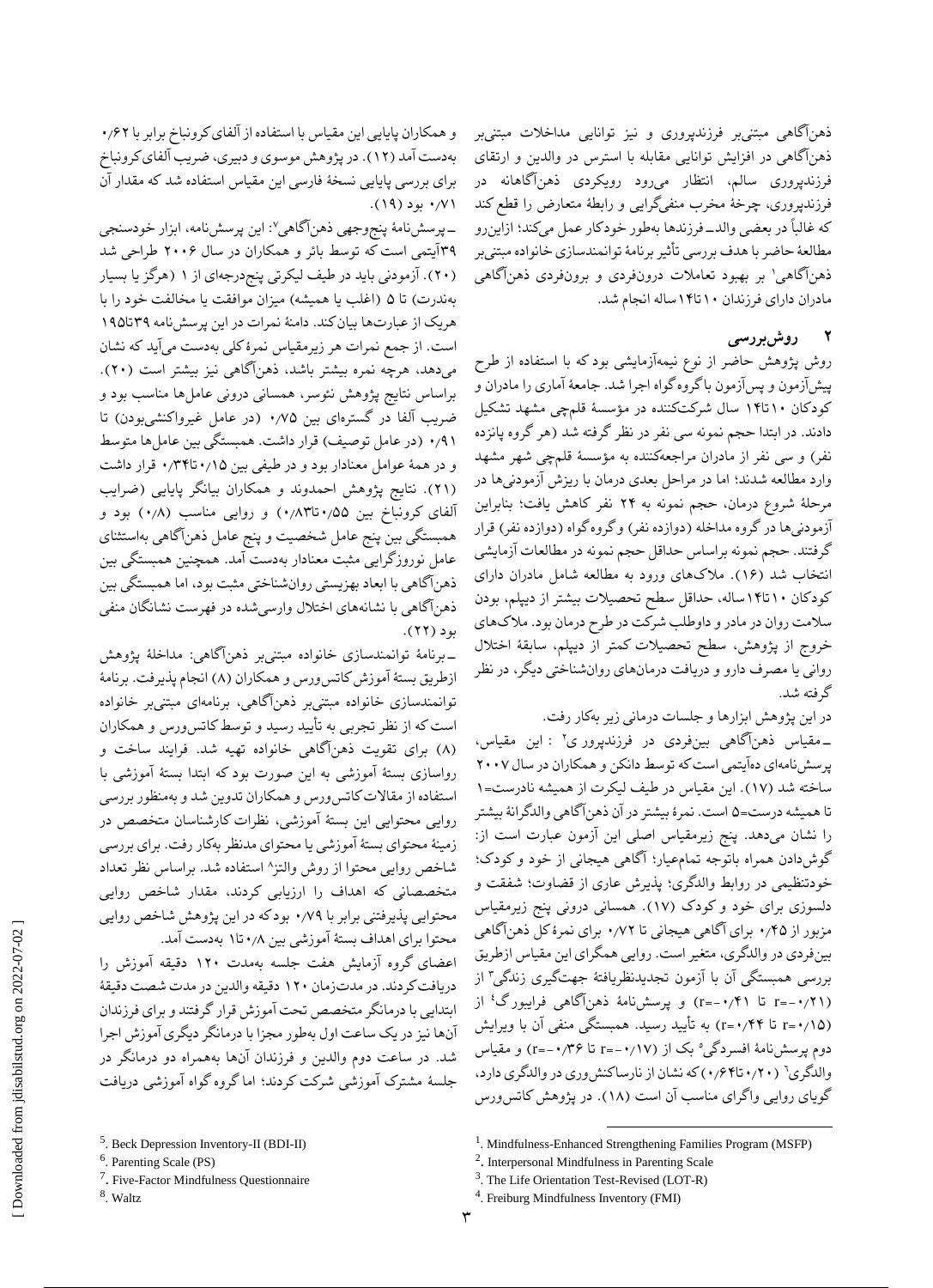واریانسها) و آزمون کولموگروفاسمیرنف (برای ارزیابی نرمالبودن توزیع دادهها) بهکار رفت. همچنین بهمنظور مقایسهٔ دو گروه بهلحاظ نظر سن از آزمون تی مستقل و برای مقایسٔه دو گروه از نظر سطح تحصیالت از آزمون خیدو استفاده شد. تحلیلهای آماری مذکور با بهرهگیری از نرمافزار SPSS نسخٔه ۲1 انجام گرفت. سطح معناداری برای آزمونهای آماری ۰٫۰۵ در نظر گرفته شد. نکرد. با پایانیافتن جلسات، پرسشنامههای پژوهش بهعنوان پسآزمون توسط گروه آزمایش و گروه گواه تکمیل شد. خالصٔه جلسات توانمندسازی خانوادهها مبتنیبر ذهنآگاهی والدین در جدول 1 آمده است. برای توصیف دادهها، شاخصهای میانگین، انحراف معیار، فراوانی و درصد محاسبه شد. برای تحلیل دادهها روش تحلیل کوواریانس تکمتغیری بهکار رفت. الزم به ذکر است، بهمنظور بررسی پیشفرضهای آزمون استنباطی، آزمون لون )برای ارزیابی همگنی

| جدول ١. خلاصهٔ جلسات توانمندسازی خانوادهها مبتنیبر ذهناکاهی والدین                                             |       |
|----------------------------------------------------------------------------------------------------------------|-------|
| توضيحات                                                                                                        | جلسه  |
| هدف: آموزش آگاهشدن از هیجانات خود و کودک به والدین                                                             | اول   |
| هدف: توانایی هدایت و خودتنظیمی والدین دربرابر واکنشهای اتوماتیک دربرابر فرزندان                                | دوم   |
| هدف: پذیرش بدون قضاوت خود و فرزند توسط والدین ازطریق دیدن اختصاصی ویژگیهای کودک                                | سوم   |
| هدف: آموزش گوش(دادن با تمام توجه به والدین با استفاده از تکنیک در لحظهبودن و آگاهانه گوش کردن                  | چهارم |
| هدف: آموزش خودگواهي و خودگرداني و پاسخدهي بدون عمل واكنشي در والدين                                            | پنجم  |
| هدف: خوب گوش دادن و صحبتکردن با کودک برای رسیدن به شنوندهٔ حقیقیشدن، بررسی تفاوت این دو مدل گوش کردن و ارزیابی |       |
| اثرات آن روي احساس و خودگرداني                                                                                 | ششم   |
| هدف: همدلي و مهرورزي با خود و كودك                                                                             | هفتم  |

## **۳ یافتهها**

میانگین و انحراف معیار سن در گروه آزمایش ۳۴٫۲۰±۵٫۳۲ سال و یافتههای حاصل از بررسیهای جمعیتشناختی در جدولهای ۲ و ۳ در گروه گواه ۳۸٫۳۴±۴٫۸۶ سال بود. آزمون تی مستقل نشان داد، دو گزارش شده است. گروه تفاوت معناداری از نظر سن نداشت )1٫11=t، ۰٫۲1۴=*p*).

| گو اه                             |         |                          | آزمايش       |            |
|-----------------------------------|---------|--------------------------|--------------|------------|
| درصد                              | فراواني | درصد                     | فراواني      | گروه سنی   |
| $\frac{9}{2}$                     | ٧       | $\Delta\Lambda/\Upsilon$ | $\checkmark$ | ۳۰تا۳۵ سال |
| 41/5                              | ۵       | 19/                      |              | ۳۶تا۴۰ سال |
| $\mathbf{r}\mathbf{r}/\mathbf{r}$ | ۷C      | ۲۵                       | ₩            | ۴۱تا۲۵ سال |
| $\Lambda/\tilde{r}$               |         | ٠                        |              | ۴۶تا۵۰ سال |
| ۰۰۱                               | ۱۲      | ۰۰۱                      | ۱۲           | جمع        |

جدول ۲. توزیع فراوانی گروههای سنی افراد شرکتکننده در مطالعه بهتفکیک گروه

براساس جدول ۲، فراوانی بیشتر در گروه ازمایش در دامنهٔ سنی است. برای مقایسهٔ دو گروه از نظر سطح تحصیلات از آزمون خیدو ۳۰تا۳۵ سال و در گروه گواه در دامنٔه سنی ۳۶تا۴۰ سال و دامنٔه سنی استفاده شد. نتایج آزمون خیدو نشان داد، سطح تحصیالت دو گروه ۴1تا۴۵ سال بود. سطح تحصیالت مادران در جدول ۳ ارائه شده تفاوت معناداری نداشت )۰٫1۳۲=*p*).

| ده اه         |         |                                   | أزمايش  |              |
|---------------|---------|-----------------------------------|---------|--------------|
| درصد          | فراواني | در صد                             | فراواني | سطح تحصيلات  |
| ۲۵            | ₩       | 41/8                              | ۵       | ديپلم        |
| $\frac{9}{2}$ |         | $\Lambda/\tilde{r}$               |         | فوقديپلم     |
| 41/8          | ۵       | $\mathbf{r}\mathbf{r}/\mathbf{r}$ |         | كارشناسى     |
| $\frac{9}{2}$ |         | 19/                               |         | كارشناسىارشد |
| ۱۰۰           | ۱۲      | ۰۰۱                               | Y       | جمع          |

جدول .۳ توزیع فراوانی تحصیالت مادران بهتفکیک گروه

در جدول ۴ میانگین و انحراف معیار متغیرهای پژوهش گزارش شده است.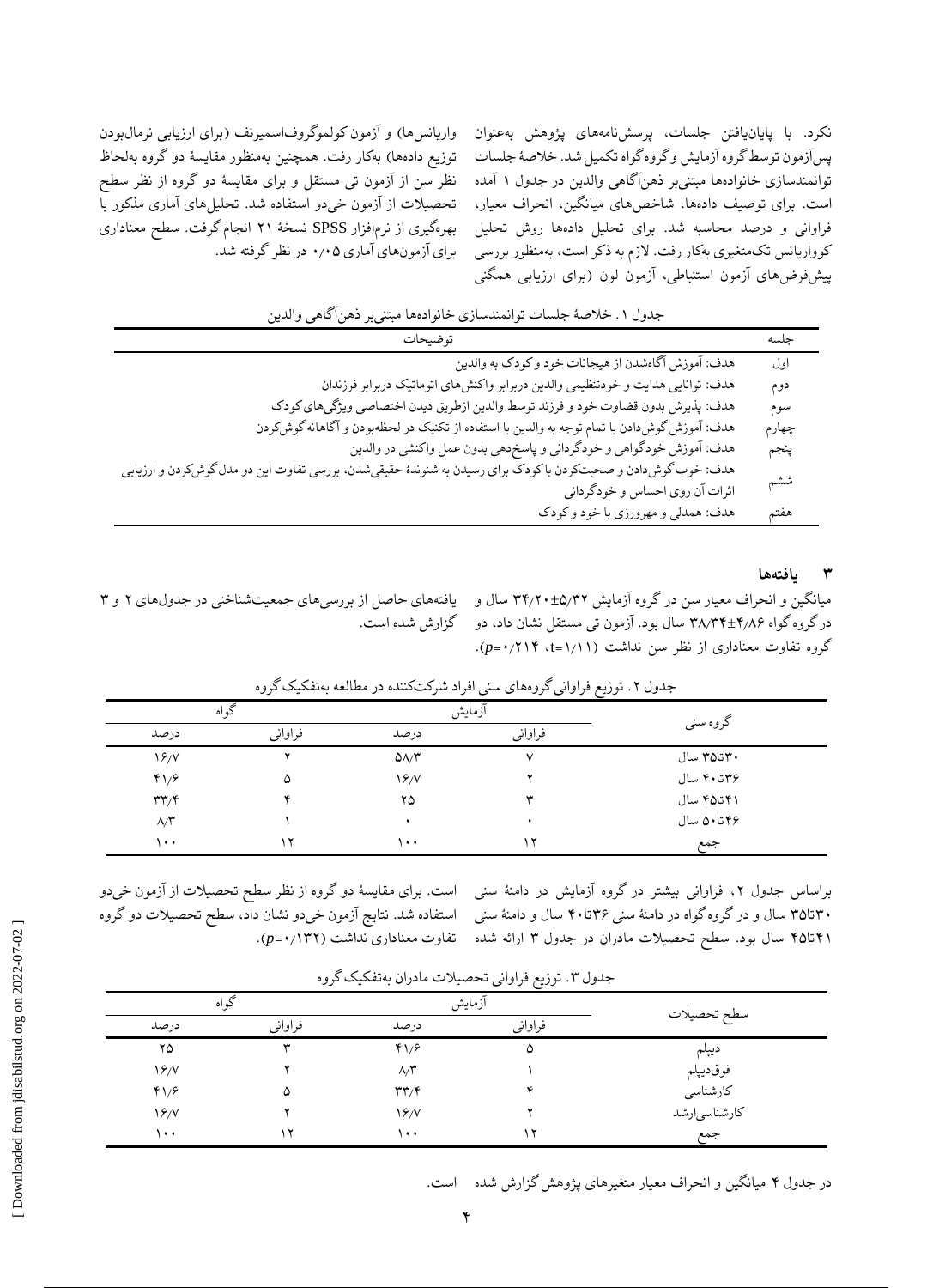| گروه گواه<br>گروه آزمایش |         | تعداد        |                               |           |          |                   |
|--------------------------|---------|--------------|-------------------------------|-----------|----------|-------------------|
| انحراف معيار             | ميانگين | انحراف معيار | ميانگين                       |           | مراحل    | متغير             |
| ۲۳۹ (                    | ۱۳۲/۶۷  | ۲۲۰۴         | ۱۱۰٬۳۳                        | $\lambda$ | پیشآزمون | ذهنآگاهي برونفردي |
| 9/VA                     | ۱۳۳/۲۵  | ۱۳/۷۸        | ۱۲۸٬۰۸                        | , ۲       | پسآزمون  |                   |
| Y/Y                      | 30/6V   | $V/Y$ ۹      | $\mathbf{r} \cdot \mathbf{r}$ | ۱۲        | پیشآزمون | ذهنآگاهي درونفردي |
| Y/9V                     | 01/07   | $V/\lambda$  | 39/10                         | ۰.        | پسآزمون  |                   |

جدول ۴. میانگین و انحراف معیار متغیرهای پژوهش بهتفکیک گروهها

واریانسهای گروه، آزمون لون بهکار رفت. نتایج مشخص کرد، فرض همسانی واریانس متغیر ذهنآگاهی درونفردی بین دو گروه رد نشد )۰٫۲۸1=*p*). بررسی همگنی شیب خط رگرسیون اثر متقابل میان متغیر مستقل (گروه) با متغیر همپراش (پیشآزمون متغیر ذهنآگاهی درونفردی( از لحاظ آماری معنادار نبود )۰٫1۰۵=*p*)؛ بنابراین پیشفرض همگنی شیب رگرسیون برقرار بود؛ درنتیجه با رعایت پیشفرضهای تحلیل کوواریانس تکمتغیری استفاده از این آزمون مانعی نداشت. اطالعات کلی توصیفی مانند میانگین و انحراف معیار بهتفکیک پیشآزمون و پسآزمون در گروه آزمایش و گروه گواه در متغیرهای پژوهش در جدول ۴ ارائه شده است. در ابتدا اثربخشی درمان بر ذهنآگاهی درونفردی بررسی شد. قبل از اجرای تحلیل کوواریانس تکمتغیری، ارزیابی پیشفرضهای این آزمون صورت گرفت. پیشفرض اول، نرمالبودن توزیع متغیرها بود. نتایج آزمون کولموگروفاسمیرنف، نرمالبودن متغیر ذهنآگاهی درونفردی را در مرحلٔه پسآزمون، در گروه آزمایش و گروه گواه نشان داد و فرض نرمالیتی در هریک از دو گروه رد نشد )۰٫۰۵>*p*). برای بررسی همگنی

جدول ۰. نتایج تحلیل کوواریانس تکمتغیری برای مقایسهٔ گروه آزمایش و گروه گواه در ذهنآگاهی درونفردی

| اندازهٔ اثر         | مقدار احتمال                |                        | ميانگين مجذورات       | درجهٔ آزادی | مجموع مجذورات         | منبع تغييرات |
|---------------------|-----------------------------|------------------------|-----------------------|-------------|-----------------------|--------------|
| $\cdot$ / $\cdot$ 0 | $\cdot$ /۳۲۱                | $\left  \cdot \right $ | $\Delta \hat{\gamma}$ |             | $\Delta \hat{\gamma}$ | پیشآزمون     |
| $\cdot$ /۲۸         | $\cdot$ / $\cdot$ / $\circ$ | $Q/\Lambda$ ۶          | ۳۶۲/۵۰                |             | 36177                 | گروه         |
|                     |                             |                        | ۳۸/۳۱                 | ۲۲          | $\Lambda$ ۴۳/•۲       | خطا          |
|                     |                             |                        |                       | ٣٣          | ۱۲۶۱/۵۳               |              |

کولموگروفاسمیرنف، نرمالبودن متغیر ذهنآگاهی برونفردی را در مرحلٔه پسآزمون، در گروه آزمایش و گروه گواه نشان داد و فرض نرمالیتی در هریک از دو گروه رد نشد )۰٫۰۵ <*p*). برای بررسی همگنی واریانسهای گروه، آزمون لون بهکار رفت. نتایج مشخص کرد، فرض همسانی واریانس متغیر ذهنآگاهی برونفردی بین دو گروه رد نشد )۰٫1۵۲=*p*). بررسی همگنی شیب خط رگرسیونی اثر متقابل میان متغیر مستقل (گروه) با متغیر همپراش (پیشآزمون متغیر ذهنآگاهی برونفردی( از لحاظ آماری معنادار نبود )۰٫۲1۵=*p*)؛ بنابراین پیشفرض همگنی شیب رگرسیون برقرار بود؛ درنتیجه با رعایت پیشفرضهای تحلیل کوواریانس تکمتغیری استفاده از این آزمون مانعی نداشت. نتایج تحلیل کوواریانس تکمتغیری در جدول ۶ ارائه شده است.

براساس جدول ،۵ نتایج تحلیل کوواریانس تکمتغیری نشان داد، بین گروه آزمایش دریافتکنندٔه جلسات توانمندسازی خانواده مبتنیبر ذهنآگاهی و گروه گواه بدون مداخله، از نظر ذهنآگاهی درونفردی تفاوت معناداری وجود داشت )۰٫۰1۵*=p* )و اندازٔه اثر برابر با ۲۸درصد بود؛ همانطورکه در جدول ۴ مشاهده شد، میانگین ذهنآگاهی درونفردی در پیشآزمون ۳۰٫۸۳ بود که در پسآزمون به ۳۶٫۲۵ افزایش یافت؛ بنابراین میتوان استنباط کرد، جلسات توانمندسازی خانواده بهطور کلی اثربخش بوده است و ۲۸درصد از تغییرات ذهنآگاهی درونفردی مادران را تبیین کرده است. همچنین بهمنظور بررسی اثربخشی درمان بر ذهنآگاهی برونفردی از تحلیل کوواریانس تکمتغیری استفاده شد. پیشفرضهای این آزمون شامل نرمالبودن توزیع متغیرها بود که نتایج آزمون

| جندون ۰٫ تنایج تحنین توواریاسن تخامنغیری برای مقایسه تروه ارتفایش و تروه تواه در دهن تاهی برون فردی |                                   |       |                 |             |                              |              |
|-----------------------------------------------------------------------------------------------------|-----------------------------------|-------|-----------------|-------------|------------------------------|--------------|
| اندازهٔ اثر                                                                                         | مقدار احتمال                      | F     | ميانگين مجذورات | درجهٔ آزادی | مجموع مجذورات                | منبع تغييرات |
| $\cdot/\cdot$                                                                                       | $\cdot$ / $\cdot$ $\wedge$ $\vee$ | ۲/۱۶  | 78190           |             | V9/90                        | پیشآزمون     |
| ۱۵۰۰                                                                                                | $\cdot$ / $\cdot$ \               | 21/28 | $\lambda$ 10/97 |             | $\Lambda$ 10/97              | كروه         |
|                                                                                                     |                                   |       | 28188           | ۲۲          | $\Delta \lambda \frac{6}{2}$ | خطا          |
|                                                                                                     |                                   |       |                 | ۲۳          | rror <i>i</i> vo             | کا ،         |

جدول ۶. نتایج تحلیل کوواریانس تکمتغیری برای مقایسهٔ گروه آزمایش و گروه گراه در ذهنآگاهی برونفردی

باتوجه به جدول ۶، نتایج تحلیل کوواریانس تکمتغیری نشان داد، بین ٔ ذهناگاهی و گروه گواه بدون مداخله، از نظر ذهناگاهی برونفردی گروه آزمایش دریافتکنندٔه جلسات توانمندسازی خانواده مبتنیبر تفاوت معناداری وجود داشت )۰٫۰۰۲*=p* )و اندازٔه اثر ۰٫۵1 است؛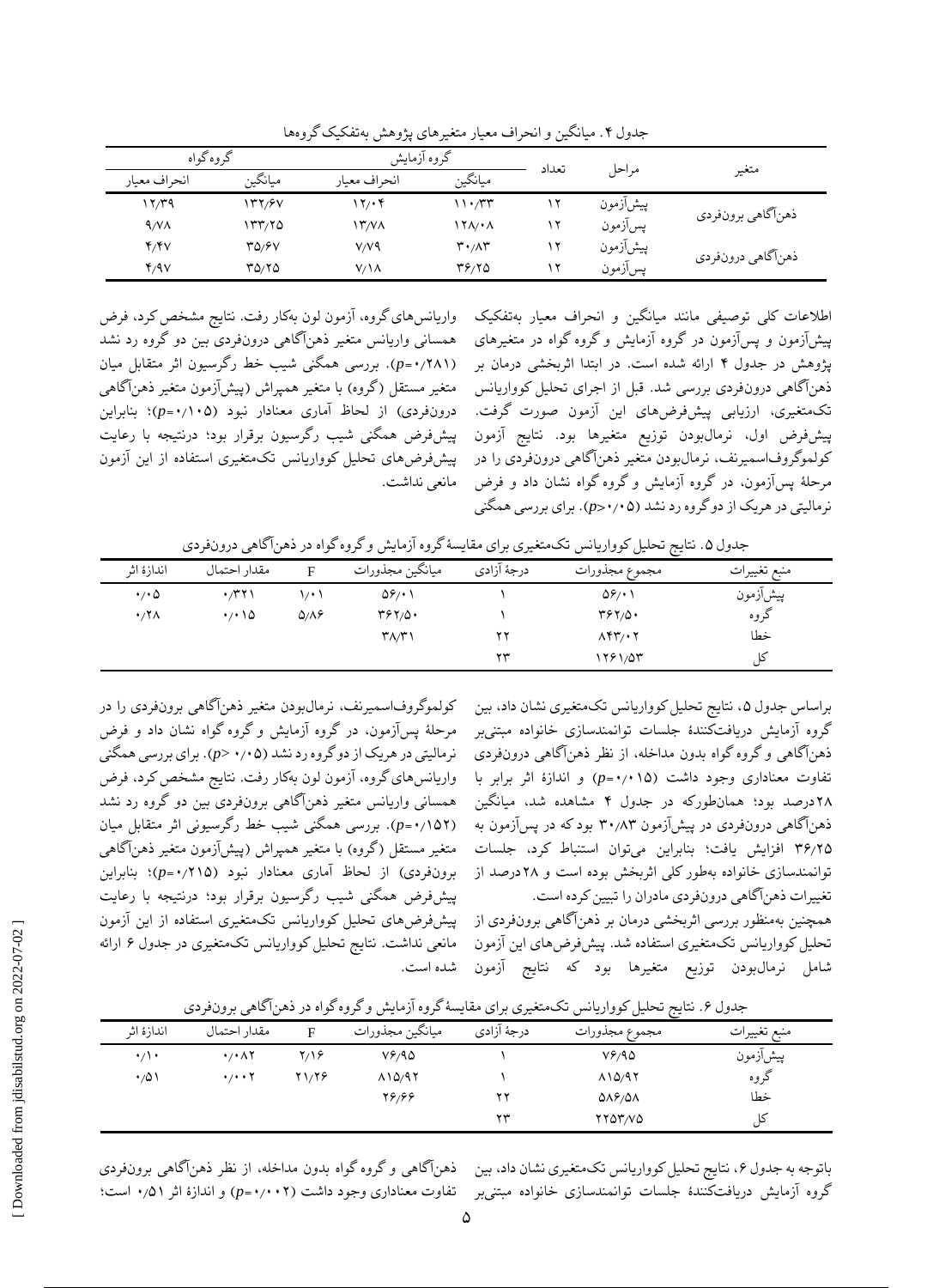همانطورکه در جدول ۴ مشاهده شد، میانگین ذهنآگاهی برونفردی در پیشآزمون 11۰٫۳۳ بود که در پسآزمون به 1۲۸٫۰۸ افزایش یافت؛ بنابراین میتوان استنباط کرد، جلسات توانمندسازی خانواده بهطور کلی اثربخش بوده است و ۵1درصد از تغییرات ذهنآگاهی برونفردی مادران را تبیین کرده است.

#### **4 بحث**

هدف از انجامدادن پژوهش حاضر، بررسی اثربخشی برنامٔه توانمندسازی خانواده مبتنیبر ذهنآگاهی بر بهبود ذهنآگاهی درونفردی و برونفردی مادران دارای فرزندان 1۰تا1۴ساله بود. نتایج نشان داد، برنامٔه توانمندسازی خانواده مبتنیبر ذهنآگاهی باعث بهبود ذهنآگاهی درونفردی مادران شد. این یافته با نتیجٔه پژوهش کاتسورس و همکاران همسوست. آنها دریافتند، برنامٔه توانمندسازی خانواده برپایٔه ذهنآگاهی منجربه پایداری تأثیرات مداخله بر مدیریت مهارتهای رفتاری و سالمت والدین میشود. بهعالوه، میزان پذیرش و درککه در حوزٔه ذهنآگاهی بینفردی است، در والدین دریافتکنندٔه آموزش درمقایسه با گروه گواه افزایش داشت و والدین با دریافت این برنامٔه مداخله، پیشرفت چشمگیری در ذهنآگاهی بینفردی، کیفیت روابط با جوانان و مدیریت رفتار جوانان داشتند (۸). بهعلاوه، یافتهٔ مذکور پژوهش حاضر با نتایج مطالعٔه بوگلس و همکاران همسوست. در پژوهش آنها آموزش ذهنآگاهی برای مشکالت تکانشگری در کودکانی با طیفی از بیماریهای مختلف بیرونی ارزیابی شد. پس از آموزش ذهنآگاهی، کودکان پیشرفت درخورتوجهی را از اهداف شخصی خود، شکایات مشکالت درونی و بیرونی، مشکالت مربوط به توجه و هوشیاری ذهنآگاهانه گزارش کرده و در انجام آزمون »توجه پایدار» بهتر عمل کردند. بهعلاوه والدین پیشرفتی را دربارهٔ اهداف کودکان، مشکالت بیرونی و مشکالت مربوط به توجه، گواه شخصی و همسویی با دیگران گزارش دادند )۲۳(. همچنین یافتٔه مذکور پژوهش حاضر با نتایج ٔ مطالعه کاتسورس و همکاران همسوست. آنها نشان دادند، برنامٔه توانمندسازی خانواده برپایٔه ذهنآگاهی منجربه پایداری تأثیرات مداخله بر مدیریت مهارتهای رفتاری و سالمت والدین میشود. بهعالوه، میزان پذیرش و درک که در حوزٔه ذهنآگاهی بینفردی است، در والدین دریافتکنندٔه آموزش درمقایسه با گروه گواه افزایش داشت )1۲(. فرزندپروری مبتنیبر ذهنآگاهی شامل توجه والدین به فرزندانشان و شناخت درونی خود و واکنشهای مؤثر درقبال اعمالی است که کودکان میگویند و انجام میدهند؛ در حین اینکه والدین در حال انجامدادن بهترین کار خود برای انتقال طرز فکری بدون قضاوت و تنظیم واکنشهای رفتاری خود هستند. درصورتیکه والدین قادر به استفاده از این کیفیتها در زمینٔه فرزندپروری باشند، ممکن است توانایی آنها نیز در بهکارگیری سایر مهارتهای جدید فرزندپروری که بهواسطٔه شرکت در برنامههای مداخلهای متمرکز روی خانواده فرا میگیرند، توسعه یابد )1۲(.

در تبیین اثربخشی برنامٔه توانمندسازی خانواده مبتنیبر ذهنآگاهی بر بهبود ذهنآگاهی درونفردی مادران میتوان بیان کرد، در این برنامه

 $\overline{a}$ 

مهارتهای مشاهده به والدین آموزش داده میشود. والد توانایی پیدا میکند تمرکز بر یک فعالیت در هر لحظه و مؤثربودن در اجرایکاری را تجربه کند که در حال انجامدادن آن است؛ یعنی توجهکردن به رویدادها، هیجانها و سایر پاسخهای رفتاری بدون تالش برای حذف آنها در حالت بیزاریآوری یا طولانیکردنشان در حالت خوشی (۱۲). آنچه والد آموزش دید این بود که به خود اجازه دهد هر آنچه در لحظٔه حال اتفاق میافتد، آگاهانه تجربه کند؛ بدون اینکه موقعیت را ترک کرده یا تالش کند به حالت هیجانی پایان دهد؛ بهطوریکه در ارتباط با فرزند خود بتواند ذهن را از دغدغههای شخصی خویش آزاد و رهاکند و در هنگام تعامل با کودک فقط او را ببیند و کامالً درگیر فعالیتها در لحظٔه حال شود و او را بپذیرد و توصیف کند )۲۴(. توصیفکردن یکی دیگر از مهارتهای آموزشدادهشده بود. والد توانست افکار و احساساتش را بهعنوان بازنماییهای واقعی رویدادهای محیطی محسوب نکند و با این مهارت ذهن قضاوتی خاموش شد و توصیف تجربهها به همان صورتی که رخ داد، آغاز شد. والد با مهارت مشاهده و توصیف توانست ابتدا تجربیات خود را مشاهده و توصیف کند و

سپس این مهارت را در ارتباط با فرزند خود بهکار برد )۲۴(. همچنین نتایج مطالعٔه حاضر نشان داد، برنامٔه توانمندسازی خانواده مبتنیبر ذهنآگاهی باعث بهبود ذهنآگاهی برونفردی مادران شد. نتایج مطالعهٔ سینگ و همکاران با نتایج پژوهش حاضر همسوست. در پژوهش آنها، بعد از دوازده جلسه آموزش فرزندپروری ذهنآگاهانه برای مادران، متعاقباً به فرزندان نیز این آموزش ارائه شد. نتایج مطالعٔه آنها مشخص کرد، فرزندپروری ذهنآگاهانه برای مادران سبب افزایش پذیرش در ارتباط با فرزندانشان شد و پذیرش فرزندان نیز بهطور درخورتوجهی افزایش یافت )۲۵(. سویر نقش ذهنآگاهی را در ارتقای همهآوایی' مادران برای نیازهای فرزند خود و نیز نیازهای خودشان بااهمیت دانست )۲۶(. همچنین عمل بدون واکنش و عمل همراه با آگاهی از مهارتهای آموزش دادهشده بود؛ بهطوریکه والدین بعد از جلسات توانستند ابتدا هیجان خود را مشاهده کرده و سپس آن را توصیف و نامگذاری کنند و برای هیجانات فرزند خود نیز به همین صورت بود. میزان واکنشیبودن رفتار در جلسات بررسی شد و والدین توانستند میزان عمل واکنشی خود را ببینند و با تمرین، ارتباط آگاهانه را در روابط بهکار برند. مهارتهای ذهنآگاهی با تمرین بهبود مییابند و والدین میزان عمل واکنشی خود را میبینند و ارتباط آگاهانه در روابط برقرار میکنند )۲۴(؛ ازاینرو مداخالت ذهنآگاهی بر ابعاد درونفردی و نیز بینفردی مادران تأثیر مثبت دارند.

در تبیین یافتٔه مذکور پژوهش حاضر میتوان بیان کرد، مادرانی که تحت آموزشهای ذهنآگاهی قرار میگیرند، با عواطف فرزند خود بیشتر هماهنگ میشوند و رفتارهایی که با آنها دارند، عواطف مثبت بیشتر و احساسات منفی کمتری را اظهار مینمایند و بهگونهای متفاوت عواطف مثبت و منفی کودک خود را درک میکنند. بهعالوه، میزان پذیرش و درک که در حوزٔه روابط برونفردی است، در مادران دریافتکنندٔه آموزش، بهبود مییابد. بررسی مداخالت فرزندپروری مبتنیبر ذهنآگاهی نشان میدهد، میتوان از اختالالت روانی کودکان

<sup>1</sup> . Attunement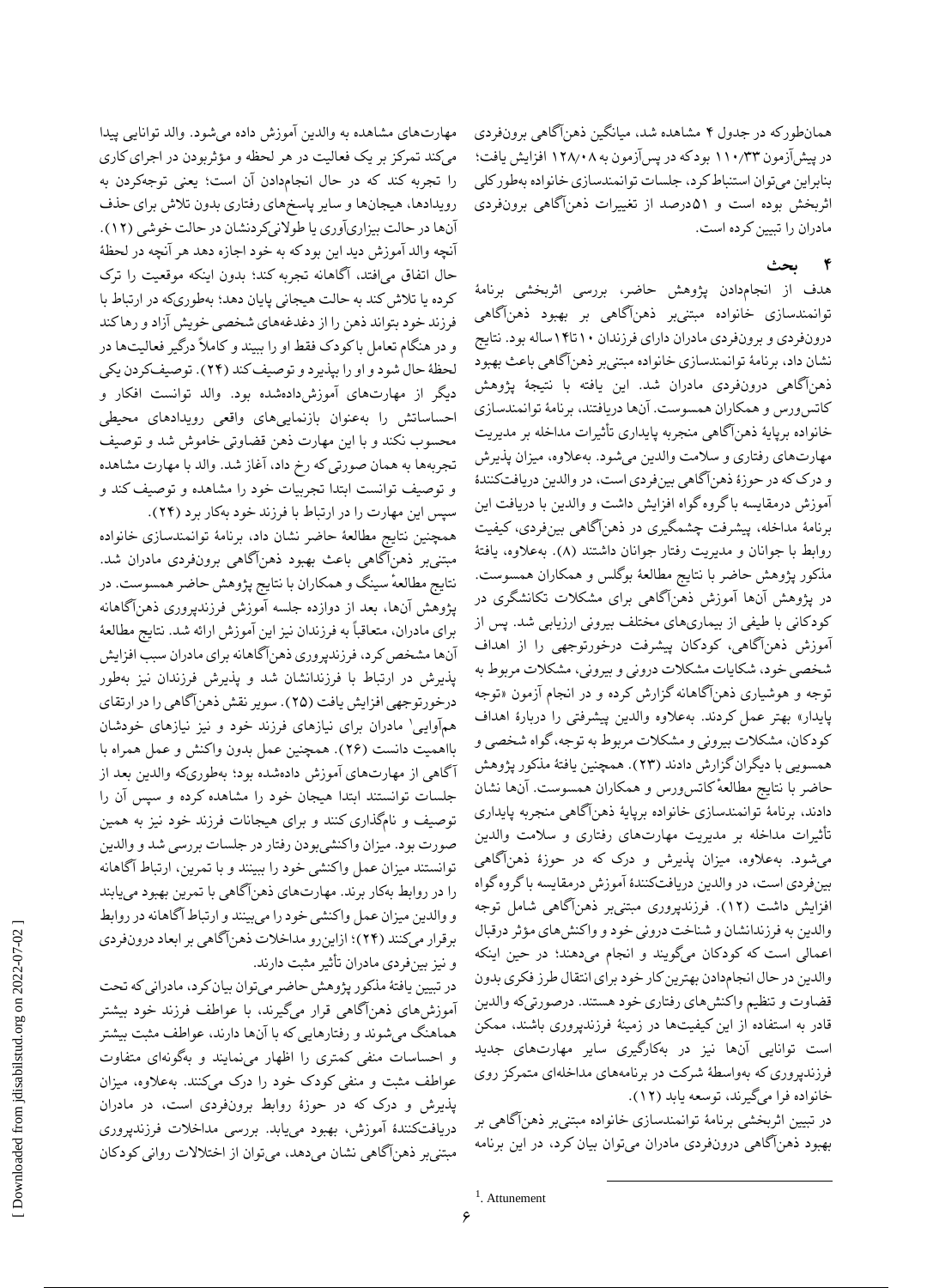و پیامدهای مرتبط با آن در مادران و همینطور از مشکالت فرزندپروری جلوگیری یا آن را درمان کرد و مانع انتقال اختاللهای دروننسلی از والدین به بچهها شد )1۶(.

مداخالتی که بر آموزش ذهنآگاهی در فرزندپروری تمرکز دارند، به والدین کمک میکنند تا با رویکردی بدون قضاوت و با قدرت پذیرش زیاد با فرزندان خود مواجه شوند. بهواسطٔه تمرینات ذهنآگاهی شخص متوجه میشود افکار و احساسات منفی، وقایع تجربی یا جنبههای اصلی وی نیست؛ اما درمقابل راههایی وجود دارد که بهوسیلٔه آنها فرد نحؤه تفسیر و پاسخگویی به تجارب خود را فراگرفته است؛ کودک و والد بهطور خودکار دست از قضاوت موضوعی با عنوان «خوب» یا «بد» برمیدارند و میآموزند چگونه درقبال آنچه در حال تجربهکردن هستند، در حال و اکنون باشند. باوجود این امر، والدین و فرزندان میتوانند افکار خود را بهمنزلٔه وقایع گذار در ذهن بپندارند که نیازی به پاسخهای واکنشی ندارند؛ درنتیجه والدینی که قادر به سازگاری با این دیدگاه باشند، خواهند توانست شیوههای فرزندپروری مبتنیبر ذهنآگاهی را ارتقا بخشند و واکنشهای مثبت خود را در برخورد با کودک افزایش دهند؛ مثالً هنگامیکه احساساتی ازقبیل اضطراب، ترس، خشم یا ناراحتی افزایش مییابد، والد و کودک بهسادگی و بدون هیچ واکنش و فکری دربارٔه آنها، احساسات خود را بهعنوان احساساتی بد یا منفی که در حال اتفاقافتادن است، مشاهده مے کنند.

پژوهش حاضر مانند همٔه پژوهشهای دیگر در مسیر انجامشدن با محدودیتهایی مواجه بود. ازآنجاکه این پژوهش فقط بر نمونهای از مادران کودکان 1۰تا1۴ساله بهروش نمونهگیری دردسترس انجام گرفت، در تعمیم نتایج به سایر جوامع باید احتیاط کرد. همچنین استفاده از ابزار خودسنجی یکی دیگر از محدودیتهای پژوهش بود. پیشنهاد میشود، برنامٔه توانمندسازی خانواده مبتنیبر ذهنآگاهی، در چارچوب طرحهای گروهی بررسی شود و مطالعات پیگیری نیز انجام شود. همچنین پیشنهاد میشود، در مطالعات آینده حجم نمونٔه بزرگتری انتخاب شود.

## **۵ نتیجهگیری**

براساس یافتههای این پژوهش نتیجه گرفته میشود، برنامٔه توانمندسازی خانواده مبتنیبر ذهنآگاهی موجب بهبود ذهنآگاهی درونفردی و برونفردی مادران دارای فرزندان 1۰تا1۴ساله میشود. ذهنآگاهی ازطریق توجه و آگاهی دربارٔه تجارب و اتفاقات حاضر که به آگاهی کامل از آنچه در لحظه در حال اتفاقافتادن است، میانجامد. مداخالتی که بر آموزش ذهنآگاهی در فرزندپروری تمرکز دارند، به والدین کمک میکنند تا با رویکردی بدون قضاوت و با قدرت پذیرش

**References**

- 1. Zahrakar K. Barrasiye rabeteye shive haye farzand parvari valedeyn va salamat ravani nojavanan shahre Eslamshahr [The relationship between parents' child rearing practice and young adults' mental health in Islamshahr]. Journal of Modern Thoughts in Educational. 2008;3(2):77–91. [Persian]
- 2. Sadok BJ, Sadok VA. Kaplan & Sadock's Synopsis of psychiatry behavirol Sciences/clinical psychiatry. Pourafkari N. (Persian translator). 10<sup>th</sup> edition. Tehran: Shahre Ab; 2004. [Persian]

زیاد با فرزندان خود مواجه شوند و نحؤه پاسخ به اتفاقات را انتخاب کنند؛ ازاینرو باتوجه به بهبود تعامالت درونفردی و برونفردی ذهنآگاهی مادران در استفاده از برنامٔه توانمندسازی خانواده مبتنیبر ذهنآگاهی، میتوان از این برنامه برای بهبود تعامالت والدین و فرزندان استفاده کرد.

**6 تشکر و قدردانی**

بدینوسیله، از مادرانی که در پژوهش حاضر ما را یاری کردند و با اقتداری بینظیر از کودکان این مرز و بوم حمایت میکنند، صمیمانه سپاسگزاریم.

**7 بیانیهها**

تأییدیٔه اخالقی و رضایتنامه از شرکتکنندگان

این مقاله برگرفته از پایاننامٔه مقطع کارشناسیارشد نویسندٔه اول در رشتٔه روانشناسی بالینی دانشگاه فردوسی مشهد است. تمامی شرکتکنندگان قبل از حضور در پژوهش اطالعاتی در زمینٔه نحؤه انجام کار دربارٔه پژوهش دریافت کردند و با رضایت آگاهانه در مطالعه شرکت کردند؛ همچنین به آنها اطمینان داده شد که اطالعات شخصی آنان محرمانه باقی میماند. بهمنظور رعایت حریم خصوصی، نام و نام خانوادگی شرکتکنندگان ثبت نشد.

رضایت برای انتشار

این امر غیر قابل اجرا است. در دسترس بودن دادهها و مواد

همٔه نویسندگان مقاله به دادههای پژوهش دسترسی دارند و پژوهشگران میتوانند در صورت لزوم ازطریق مکاتبه با نویسندٔه مسئول مقالٔه حاضر به این اطالعات دسترسی پیدا کنند.

تضاد منافع

نویسندگان اعالم میکنند که هیچگونه تضاد منافعی ندارند. منابع مالی

پژوهش حاضر بدون حمایت مالی نهاد یا سازمانی انجام شده و تأمین منابع مالی از هزینههای شخصی بوده است. مشارکت نویسندگان

نویسندٔه اول پژوهش ارائٔه ایدٔه پژوهشی، مسئولیت طراحی و انجام پژوهش، جمعآوری دادهها و نگارش مقاله را به عهده داشت. نویسندٔه دوم در ارائٔه ایدٔه پژوهشی و تمامی مراحل انجام پژوهش ازقبیل تدوین پژوهش، آنالیز و تحلیل دادهها، بازبینی و مرور نقادانٔه مقاله همکاری داشت. نویسندٔه سوم بهعنوان مشاور پژوهش تمامی مراحل مطالعه را بازبینی کرد و در تکمیل ایدٔه پژوهشی همکاری داشت. همٔه نویسندگان نسخٔه دستنوشتٔه نهایی را مطالعه و تأیید کردند.